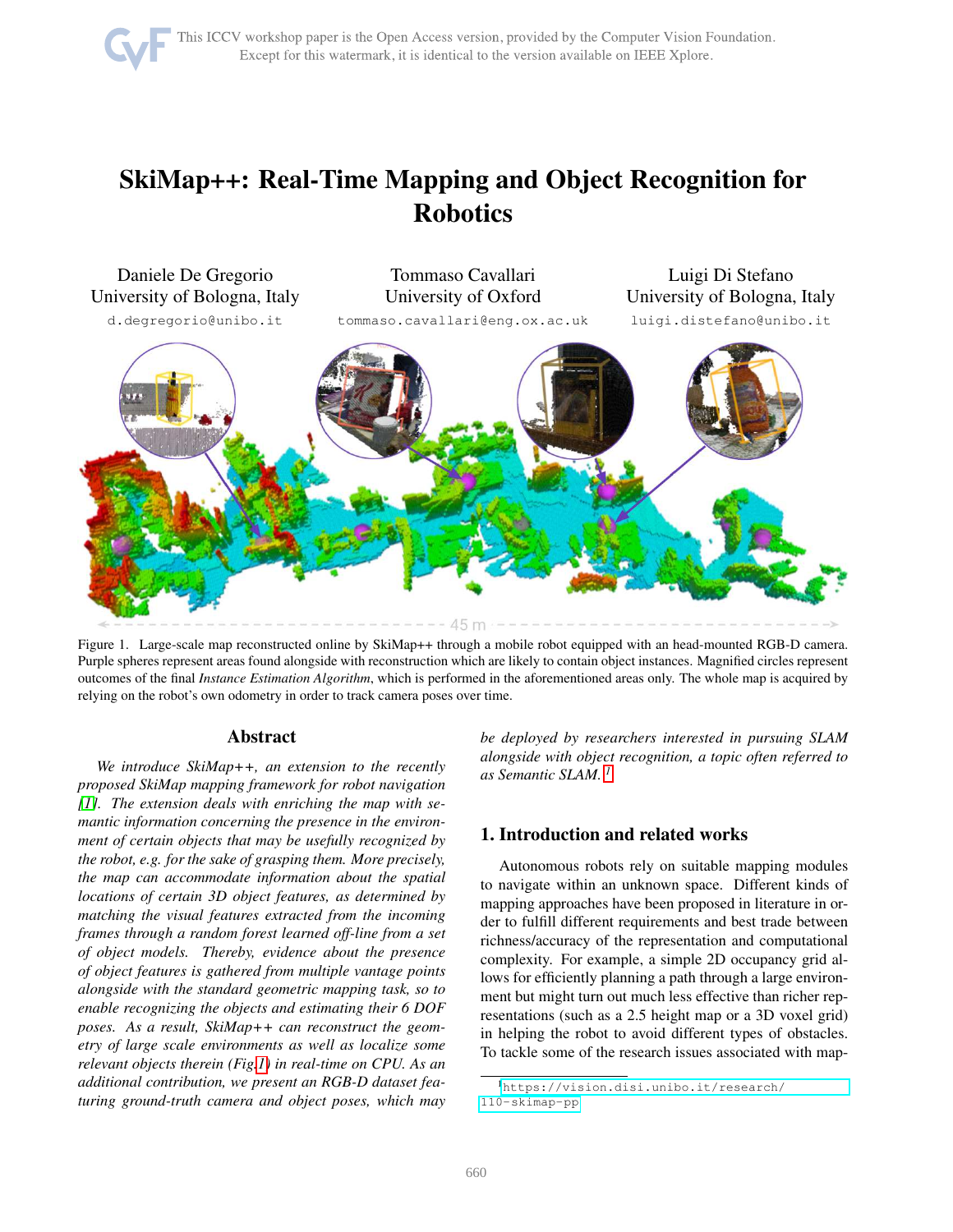ping for robot navigation, we have recently introduced the SkiMap framework [\[1\]](#page-8-0), which turns out both time and memory efficient thanks to a novel core data structure organized as a *Tree of SkipLists* and, peculiarly, features a multi-level querying system capable to obtain rapidly representations as diverse as a 3D voxel grid, a 2.5D height map and a 2D occupancy grid.

In this paper we are concerned with extending SkiMap to enrich the representation to the level of semantics, i.e. so as to go beyond pure geometric mapping and incorporate information to enable detection of certain objects as well as estimation of their 6 DOF poses in the world space. This novel type of semantic mapping might be useful, e.g., to support an autonomous robot that would navigate within an unknown environment while seeking for certain objects that, if found, should be picked.

In literature, many works tackled the problem of 3D object detection and pose estimation from RGB-D images. Such techniques can be split between those relying on a single view to perform detection [\[2,](#page-8-1) [3,](#page-8-2) [4\]](#page-8-3), and those deploying multiple images from several vantage points to ascertain whether an object is located in the observed scene and compute its pose. Multi-view object detection pipelines have been presented by Thomas et al. [\[5\]](#page-8-4), who track feature points across views to determine the location and pose of the objects of interest jointly. Collet and Srinivasa [\[6\]](#page-8-5) propose to handle each view independently and then perform a global refinement. Civera *et al.* [\[7\]](#page-8-6) detect object instances in a sequence of images by means of SURF correspondences [\[8\]](#page-8-7) and insert such objects into a map refined by a SLAM (Simultaneous Localization and Mapping) algorithm. This work introduced the idea of integrating the object detection into a SLAM pipeline to increase resilience of object localization with respect to the partial occlusions occurring in a single view: by reconstructing a consistent model of the 3D scene, and performing the detection therein, one can robustly identify the instances of interest by exploiting -possibly partial- evidence accumulated over time.

Object detection and 6DOF pose estimation from 3D data may be achieved by detecting 3D keypoints, then computing and matching 3D descriptors between the current scene and a set of 3D models [\[9,](#page-8-8) [10,](#page-8-9) [11,](#page-8-10) [12\]](#page-8-11). A different approach is due to Lai *et al.* [\[13,](#page-8-12) [14\]](#page-8-13), who project per-pixel object probabilities from RGB-D frames onto voxels to obtain a semantic labeling of the scene, though in this work object poses are not estimated.

Alternatively, one can augment a SLAM pipeline to account for the task of object instance detection: [\[15,](#page-8-14) [16\]](#page-8-15) were among the first papers to propose leveraging on recognized object instances as a means to improve the consistency of the SLAM process and vice-versa. Tateno *et al.* [\[17\]](#page-8-16) propose to rely on a framework that simultaneously deploys a SLAM algorithm (used to obtain a reconstruction of the scene), a segmentation algorithm and an object recognition algorithm, so as to match descriptors to such segments to provide accurate and stable 6DOF poses for the objects of interest. Li *et al.* [\[18\]](#page-8-17) also rely on the idea of synergistic exploitation of SLAM reconstructions for object detection, in order to improve scene understanding. This task is accomplished by fusing object hypotheses from single frames (possibly depicting partially-occluded instances) into a Global Semantic Map, as introduced in [\[19\]](#page-8-18).

This paper follows the above-mentioned line of work: we propose a novel framework, referred to as SkiMap++, which allows for simultaneous recognition of objects and reconstruction of the environment as explored by a mobile agent. By accumulating evidence for objects into an extensible, real-time, mapping system, SkiMap++ can detect the presence of objects of interest in a 3D reconstruction of the scene and estimate their 6DOF pose.

## 2. Overview

The SkiMap++ framework is based on the SkiMap structure, which we introduced in [\[1\]](#page-8-0) to realize efficient real-time mapping of large scale environments. Among the key features of this proposal are:

- Suited for large scale environments, thanks to a low memory footprint.
- Fast random voxel access  $O(\log n)$ .
- Equipped with several components implementing the Fusion/Erosion technique from [\[20\]](#page-8-19), so as to optimize the map on-line alongside with reconstruction.
- Ability to perform radius-based search with better performance than *Octree* [\[21\]](#page-8-20) and *Kd-Tree* [\[22\]](#page-8-21).

The flexibility of the SkiMap data structure allow us to adopt it in SkiMap++ pipeline in order to store not only the map of the explored workspace but also the kind of data instrumental to the Object Recognition task, *i.e.*, in our proposal, *2D Features*, *Object Hypotheses* and *Guessed Instances*.

These additional data-types need to be queried and updated in real-time constraints and at the same time they need to be stored in a map as large as the mapped environment. Thus, SkiMap++ relies on continuous update of these heterogeneous maps and schedules queries on them so as to speculate on 6-DOF Objects Poses.

In the next two Sections we describe first how to train our system with *N* generic target objects (*Offline Pipeline*); then how the system employs the outcome from this training procedure to perform object recognition and pose estimation during real-time operation (*Online Pipeline*).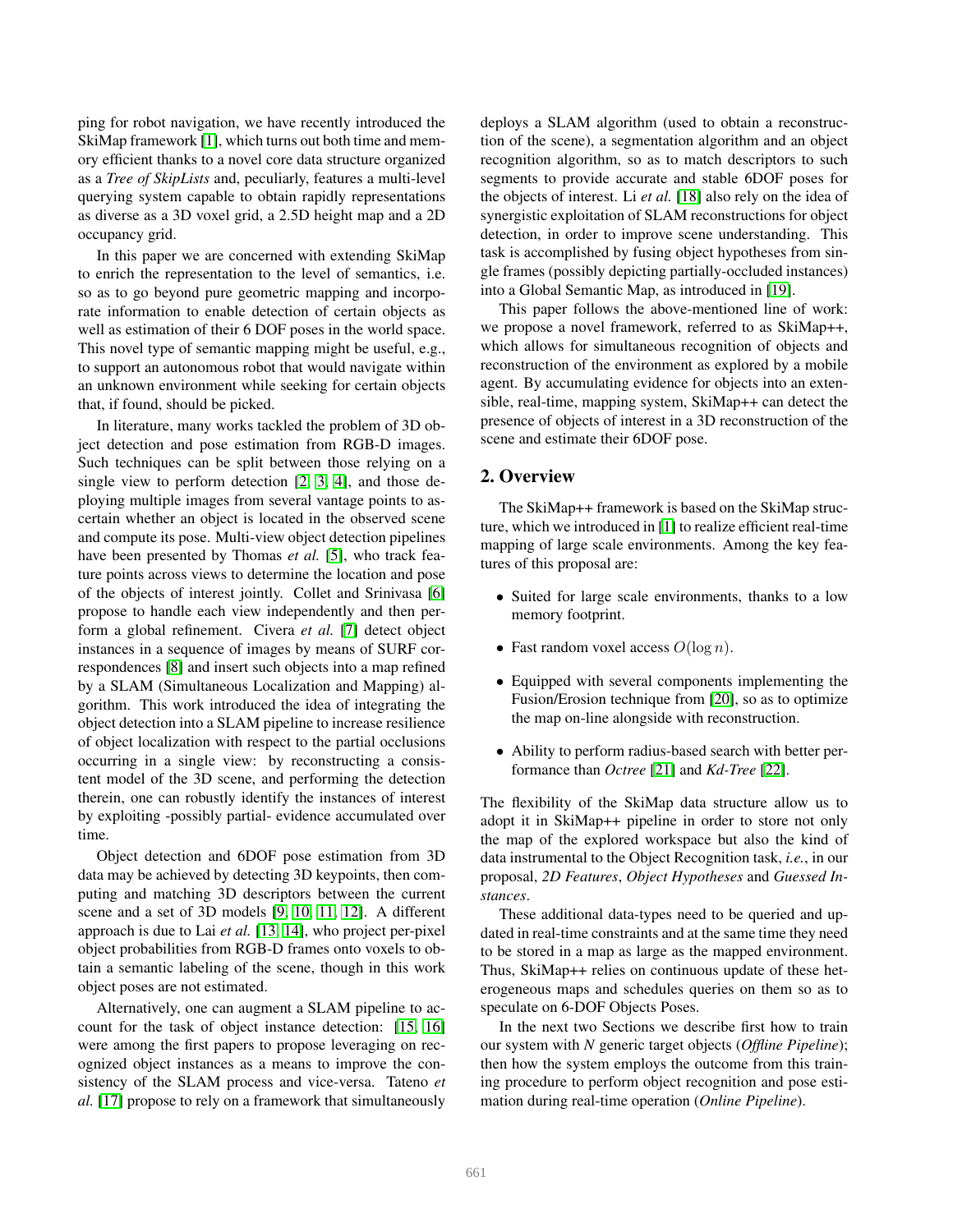

<span id="page-2-0"></span>Figure 2. Each object feature looks differently depending on the vantage point. Experimental results show that fusing together, inside the same voxel, multiple descriptors computed from different viewpoints yields a *Descriptor Matrix* representing a multi-modal distribution in the descriptors space  $\mathbb{R}^n$ . A 2D visualization of descriptors obtained by *t-SNE* [\[23\]](#page-8-22) highlights how these different descriptors tend to concentrate into a few clusters.



<span id="page-2-2"></span>Figure 3. The stacking procedure used in SkiMap++ to create the Object Dataset and train the associated Classifier which can then be used on-line to perform object recognition. Column *a)* shows the reconstructed RGB Volumes of two objects. Column *b)* depicts the Descriptors Voxels Volume containing descriptions of multiple appearances as in Fig. [2.](#page-2-0) Column *c)* shows equally sized voxels stacks, ordered by cardinality, for each object. Finally, in *d)*, voxels stacks are merged into a global Classes Stack that will represent the prediction *target* for the forest training process.

# <span id="page-2-3"></span>3. Offline pipeline

The SkiMap++ object recognition approach is based on detection of *sparse 2D features*, that are then matched against a pre-trained Object Database, to achieve full 6- DOF pose estimation of target objects alongside with reconstruction of the environment. The matching component is built upon a Random Forest Classification system able to predict, given a 2D feature descriptor, to which object the feature belongs to together with the coordinates of the voxel – in the object reference frame – in which the said feature was found during the training phase.

Brachmann *et al.* [\[24\]](#page-8-23) investigated the Decision Forest

approaches to predict, from a given feature, the object class and its position in the model reference frame. Formally:

<span id="page-2-1"></span>
$$
p(c|d) \qquad p(\mathbf{y}|c) \tag{1}
$$

namely the decision forest predicts the class  $c \in C$  – given a feature  $d \in \mathbb{R}^n$ , the *n*-dimensional feature space – as well as the probability of object point  $y - in$  the object coordinate system – given class c. Indeed, the prediction  $p(y|c)$ in the second step is achieved by storing, at training time, all feature positions in the leaf of the decision trees, filling a multi-modal distribution in  $\mathbb{R}^3$  discretized over a  $5 \times 5 \times 5$ fixed grid. Furthermore, by adopting a *dense feature* approach, the technique introduced in [\[24\]](#page-8-23) can predict during the online phase, the eligible object class and its internal point given a generic *pixel* (input images are densely described).

In SkiMap++ we exploited a similar approach, but focused on the analysis of the multi-modal distribution in the descriptor space  $\mathbb{R}^n$ , a distribution that grows during the database acquisition of each region of the target object model. As can be seen in Fig. [2,](#page-2-0) if we observe a target object from different vantage points, the same keypoint (*e.g.* the one belonging to the *eye* of the robot) is likely to show different appearances depending on the point of view. Multiple appearances in the *descriptor* space yield different descriptor vectors  $d \in \mathbb{R}^n$  modeled as a *Mixture of Multi-Variate distributions* over  $\mathbb{R}^n$ . In the experiment outlined in Fig. [2](#page-2-0) we use SURF features [\[8\]](#page-8-7) to detect and describe keypoints, resulting in a  $\mathbb{R}^{64}$  descriptor space. As shown in in Fig. [2,](#page-2-0) given an object feature we employed the *t-SNE* technique *et al.* [\[23\]](#page-8-22) to analyze the distribution of descriptors dealing with different vantage points and found that these tend to from a small number of clusters.

We deploy a classifier trained to predict from keypoint descriptors the 3D voxel – in the object coordinate system – wherein the 3D feature originating is likely to falls within. To achieve this, we exploit SkiMap also during the database creation phase, so to build multiple voxel maps for each object: one fuses RGB data (to obtain an user-friendly object representation) while another one fuses together descriptors in such a way that each voxel stores a *Descriptor Matrix* (we will use interchangeably the terms *Descriptor Voxel* and *Descriptor Matrix Voxel*). Fig. [6](#page-4-0) illustrates this dualism between RGB voxels and the corresponding Descriptor Voxels. We denote a *class*  $c \in C$  for each Descriptor Voxel, determining a mapping function that from  $c$  allows us to easily compute the corresponding point in the object coordinate frame. We then train a Random Decision Forest to predict, given a target 2D feature, the object class as well as the voxel containing it:

$$
p(c|d) \qquad v(c) = \mathbf{v}_j \tag{2}
$$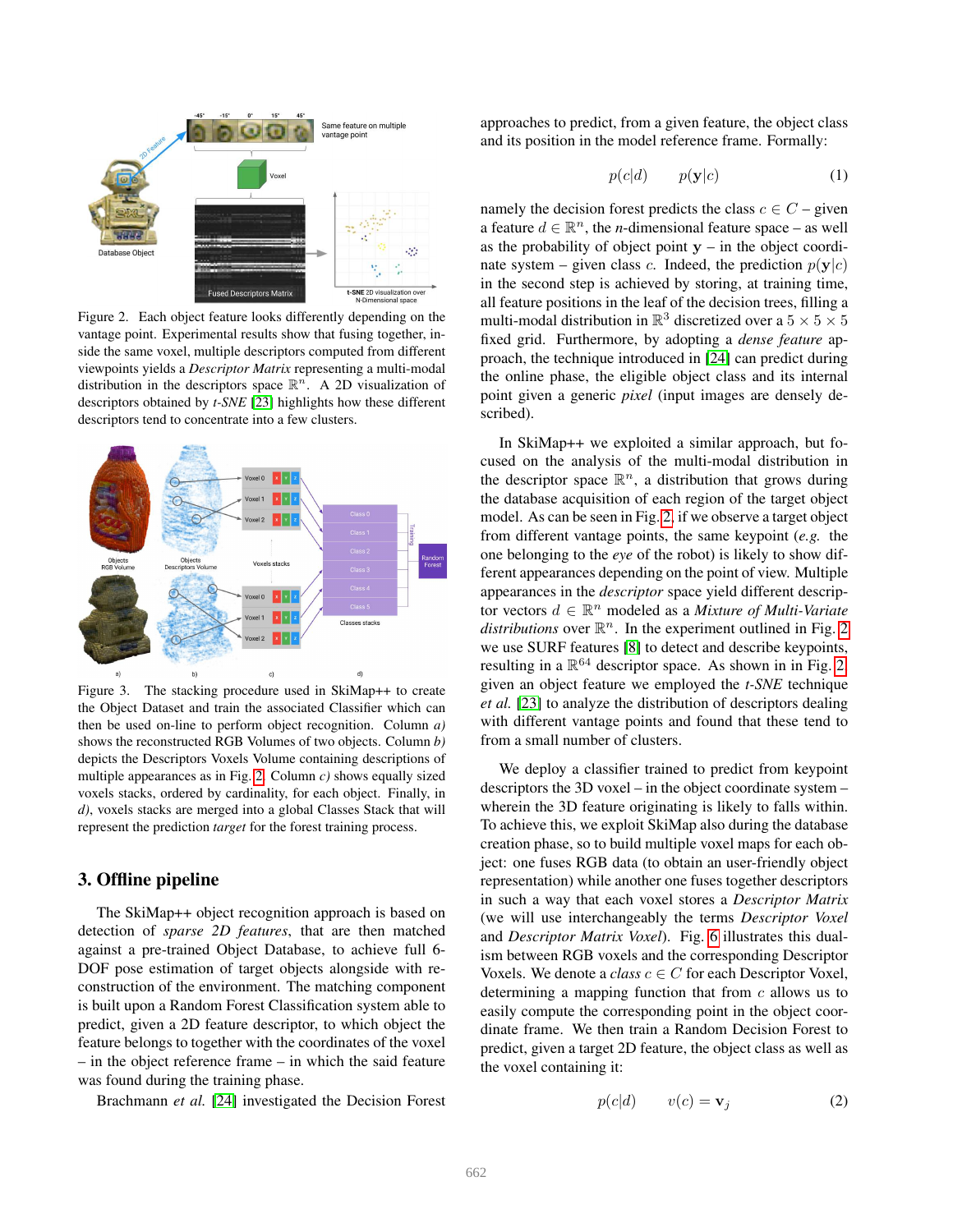we replace the second part of Eq. [\(1\)](#page-2-1) with a deterministic function to compute the exact voxel given a predicted class c. To avoid confusion we need to define the difference between a predicted *class* and the *labels* used in the semantic labeling procedure: the *label* is  $l \in \{0, 1, ...m - 1\}$ where m is the number of training objects; a *class*, instead, predicts both the object as well as the voxel therein,  $c \in \{0, 1, ..., m * k - 1\}$  where k is the size of subset of Descriptor Voxels choosen among all object's voxels.

As the number of Descriptor Voxels could be very large we need to choose  $k$  carefully: in our system we choose to stack the Descriptor Voxels of each object ordered by their cardinality, then keeping those containing more cues. Fig. [3](#page-2-2) shows a sample object database (containing only two models) to clarify the process to convert each voxel into a class and vice-versa:

<span id="page-3-1"></span>
$$
v(c) = \mathbf{v}_j \qquad o(\mathbf{v}_j) = o_i \tag{3}
$$

with  $o_i$  the index of the object containing voxel  $v_j$ . Interestingly, this process might be thought of as a Local-to-Global indexing conversion. Having obtained a set of classes, each of which originated by a  $d \in \mathbb{R}^n$  vector, we can train a decision forest classifier according to the standard procedure described in [\[25\]](#page-8-24). Without any loss of information, we reduce the memory footprint of Descriptor Voxels by computing the means of the relative mixture of gaussian (*e.g.* centroids in  $\mathbb{R}^n$  of each eligible cluster, as highlighted in the *t-SNE* representation shown in Fig[.2\)](#page-2-0). As the number of clusters is not known a-priori, we adopt the *Mean Shift* [\[26\]](#page-8-25) clustering approach.

It is worth pointing out that the proposed SkiMap++ framework is detector-agnostic. In fact, in our implementation the adopted 2D feature detector-descriptor is just a parameter of the system, as the number of *classes* per object. In Section. [5](#page-6-0) we show some results while varying these parameters.

#### 3.1. Built-in Model Database Compression

In object recognition pipelines based on 2D feature detection, the recognition rates turn out quite negatively affected by discrepancies between off-line and on-line conditions such as different light sources. So to strengthen the algorithm, we deemed useful to provide more evidence into the database: in our experiments, for example, we evaluated the performance and memory footprint of whole system while adding more amd more evidence. Intuitively, in SkiMap++ more visual cues only leads to increasing cardinality of each voxel in the Descriptor Volume, without increasing the memory footprint (shown in Fig. [4\)](#page-3-0) – thanks to *Mean Shift* clusters analysis – at the same time increasing the amount of training informations fed to the random forest.



<span id="page-3-0"></span>Figure 4. For an object in the dataset many variants may be acquired. In the figure each variant is intended as a full rotation around the object with the RGB-D camera in different conditions, *e.g.* in this figure from the *Front* or from the *Top* with an angle of 45◦ , and so on. Each variant enriches the object description by filling Descriptor Voxels with additional evidences. Clustering the descriptors ensures the further decrease of memory footprint compared to the usage of all descriptors computed from the raw RGB-D frames. Storing the clustered representation of Descriptors is necessary to verify Classifier prediction (*i.e.* compute Euclidean distance between input descriptor and the centroids of the clusters stored in the predicted *Descriptor Voxel*, and verify that it is under a certain threshold).

# 4. Online pipeline

In this section we examine the SkiMap++ pipeline from acquisition of a the new frame to the final object instance recognition and pose-estimation. As depicted in Fig[.5,](#page-4-1) the work-flow is subdivided into three macro blocks each of which affecting a different 3-dimensional SkiMap volume. In the next subsections each block will be explained in detail. To summarize: the input data for the SkiMap++ recognition pipeline is a generic pair *(RGB-D frame, camera pose)*, regardless of how they are generated; RGB-D data are integrated into a *SkiMap* RGB Volume according to the associated pose in order to reconstruct the environment. Simultaneously, sparse *2D features* are extracted from the current frame and processed by the *Random Forest*, built with the procedure described in Section. [3,](#page-2-3) in order to predict *Labels* which will be fused into an associated semantic SkiMap Volume: Fig. [6](#page-4-0) illustrated the dualism between RGB and Labels volumes. For each *Camera Pose* an *Active Sphere* can be derived, so as to outline a local area of interest whose object hypotheses will in turn be fused into a further SkiMap. Finally we can perform a 3D query on the last Hypotheses Map to retrieve final object instances, resulting from the aggregation of Hypotheses in the neighbourhood of the queried point.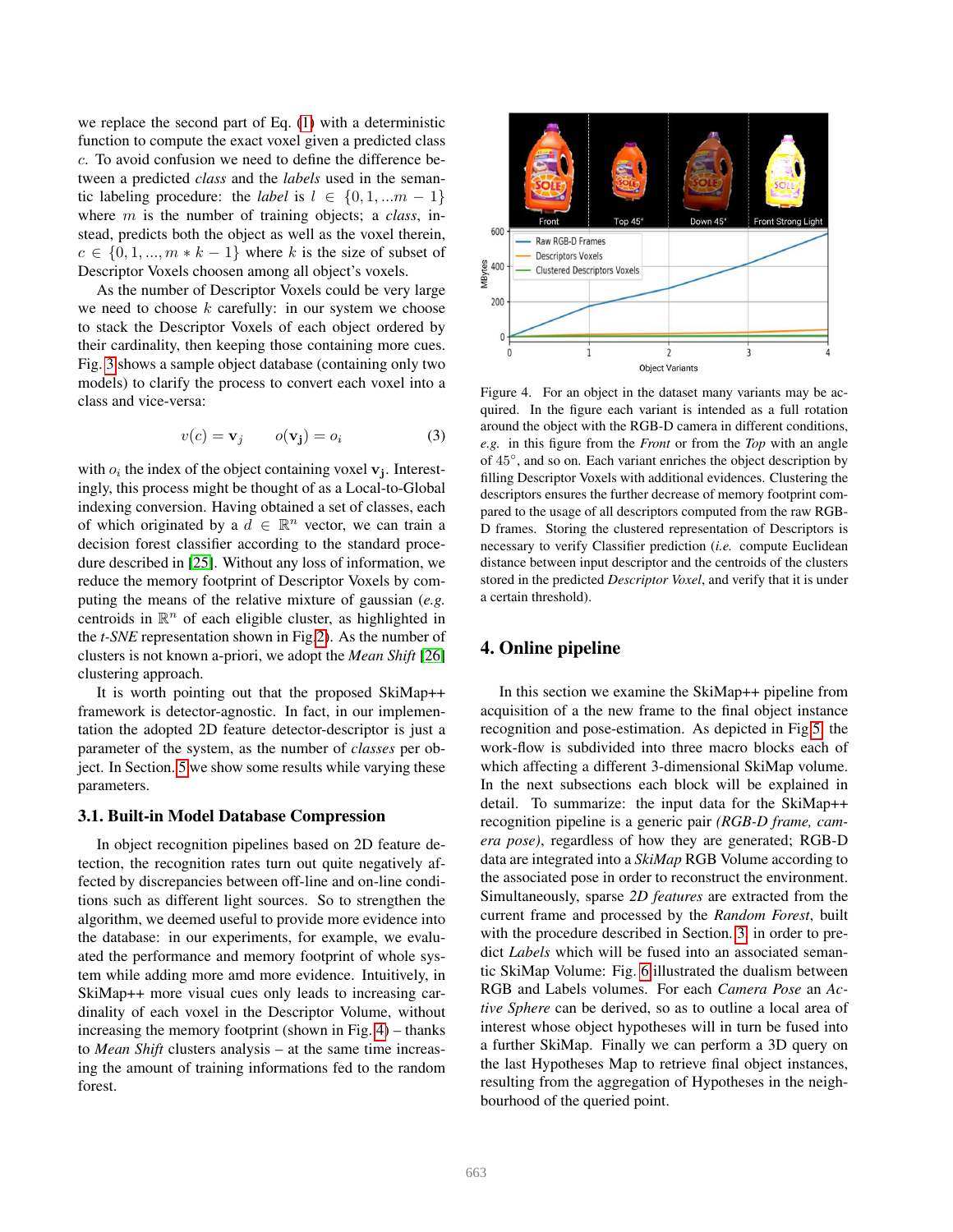

<span id="page-4-1"></span>Figure 5. SkiMap++ online pipeline. First, new frames are integrated in two separate maps, one for RGB data and the other for labels. A *local active sphere* is generated according to the current camera pose, this sphere is used to query the label map to obtain objects matches and compute local hypotheses. Such hypotheses will be fused into another map. Given a target region inside the Hypotheses Map, the last phase of the pipeline entails the identification of the hypothesis with highest score, performing a radius search of similar hypotheses and merging them together to estimate and refine the final 6-DOF pose. Refined hypotheses shall be considered as object *Instances* and will be fused again in a global instances map.



Figure 6. The left part depicts a portion of environment reconstructed through SkiMap++, fusing RGB-D Frames captured from multiple vantage points. On the right, the corresponding semantic map obtained by fusing *Labels* is shown instead. For visualisation purposes, voxels in the latter representation are coloured depending on object to which they belong. In this case, *brown* voxels are those belonging to the object being considered.

## <span id="page-4-0"></span>4.1. Frame Integration Module

The first stage of SkiMap++ is the *Frame Integration* block: this sub-component of the system is responsible of two main, independent, mapping tasks.

The first task is to build the RGB Volume, just as in the original SkiMap approach [\[1\]](#page-8-0). Accordingly, colour information is fused into a *RGBWeightedVoxel* data structure implementing weighted *sum/subtraction* operations. As mentioned in our previous work [\[1\]](#page-8-0), this is a peculiar trait of SkiMap, which allows the system to *integrate* new sensor measurements or *de-integrate* past data marked as invalid.

The second, and more important in this paper, task is the computation of a semantic map, which leverages again on the SkiMap data structure. This semantic map is fed with *Labels* predicted trough the Random Forest described in Section [3,](#page-2-3) using as input data the 2D Sparse Features detected in the current frame. Fig. [6](#page-4-0) illustrates a portion of the semantic map in which voxels are coloured according to the predominant *Label* within. In this case, in fact, unlike a *RGBWeightedVoxel* that could be merged by mixing colours, labels cannot be naively aggregated because of their categorical nature. Thus, the semantic map adopts as base element a *MultiLabelVoxel* implementing the *sum/sub-* *traction* operations, as follows:

<span id="page-4-2"></span>
$$
V_i = \{ \langle l, w_i \rangle : l \in L, w_i \in \mathbb{Z}_0^+ \} \tag{4}
$$

<span id="page-4-3"></span>
$$
V_1 \pm V_2 = V_3 \to V_3 = \{ \langle l, w_1 \pm w_2 \rangle \}
$$
 (5)

Eq. [4](#page-4-2) describes a generic *MultiLabelVoxel* as a *MultiSet*, namely a *Set* with repetitions, of classes  $l \in L$  with cardinality  $w_i$  (*i.e.* repetition counter). This notation is necessary to allow a Label to be fused into a Voxel repeatedly, without losing the cardinality information; furthermore we allow two Voxels to be merged together through a lossless procedure (Eq. [5\)](#page-4-3). Such kind of Voxel shall be equipped with a method to retrieve the maximal ordered pair:  $\langle l, w_i \rangle$ in order to fetch the largest Label and its weight during the matching phase.

The main purpose of the subsystem described above is to provide a – searchable – semantic map through which we can retrieve all labels belonging to a given object. In the next section we will detail how to speculate on object 6-DOF pose hypotheses starting from a local map of labels.

#### 4.2. Local Hypotheses Estimation Module

The second module of SkiMap++ depends on the *Camera Pose* from which it derives an *Active Sphere*. In particular, the goal is to compute a reference frame  ${}^{M}T_{S}$  (Map to Sphere) relative to the camera frame  ${}^{M}T_{C}$  (Map to Camera) falling into its frustum:

$$
{}^{M}T_{S} = {}^{M}T_{C} \cdot {}^{C}T_{t_{z}} \tag{6}
$$

where  ${}^{C}T_{t_z}$  is a translation along the z-axis. Such translation could be fixed (for example in our experiments to  $1m$ ) or could be computed by analysing scene conditions (*e.g.* by computing the nearest point in depth image). This global reference frame  ${}^{M}T_{S}$  is used to perform a radius search on the *Labels Map*, allowing the system to build a *per-frame Local Space* on which to perform Hypotheses Estimation, rather than attempt this task on the whole map, thus ensuring bounded time complexity for subsequent stages of the process. The outcome of a radius search on the Labels Map is a *set* of Voxels of type *MultiLabelVoxels* as seen in Eq. [4.](#page-4-2) SkiMap allows, during a search, to enrich *User Data* stored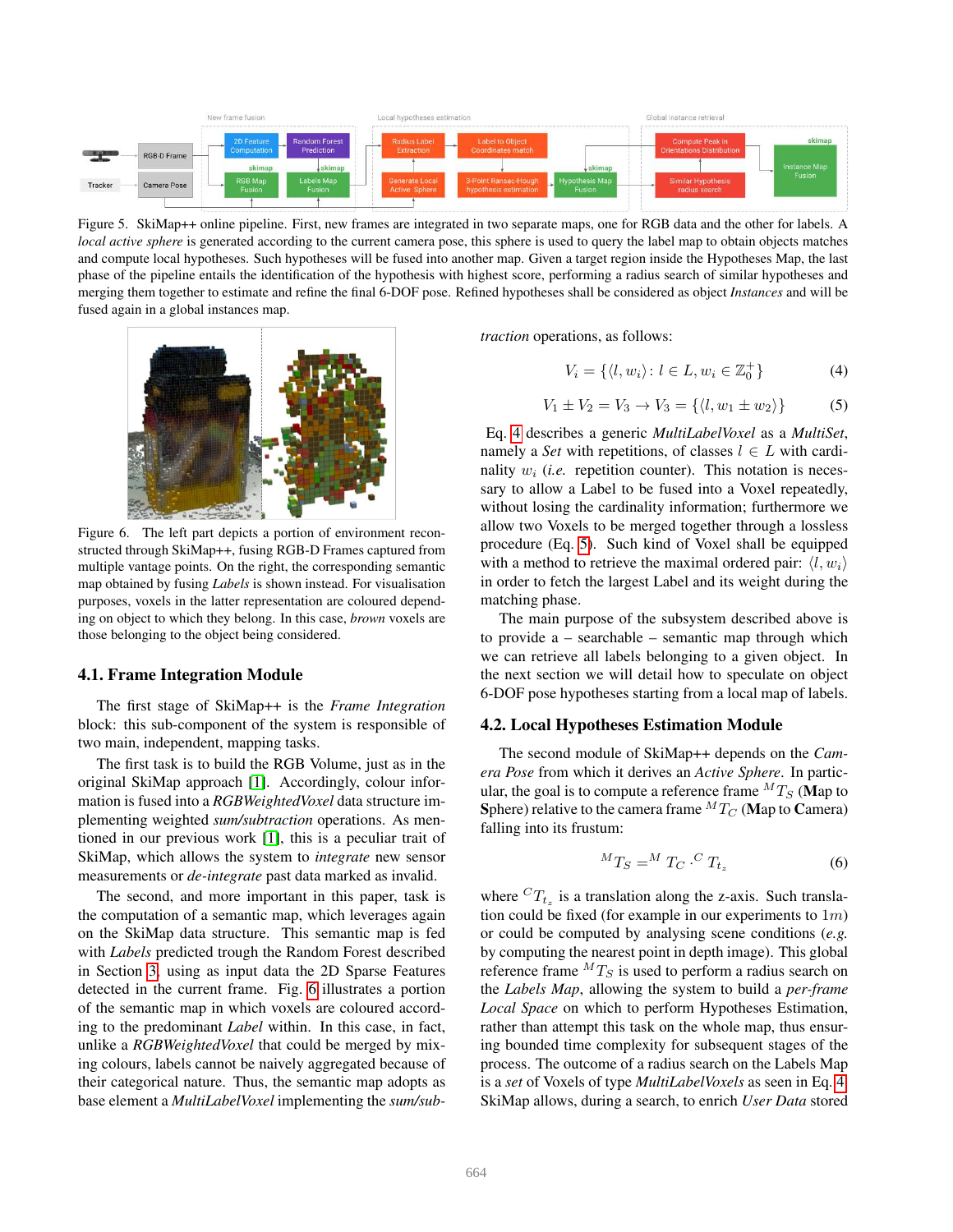

<span id="page-5-1"></span>Figure 7. The right part of the image depicts the *Active Sphere* on which we build the 3D Hough space. For each three random correspondences we can project an Object Reference Frame  $^{Obj}T$ inside the sphere computing the relative Reference Frame  ${}^{H}T_{Obj}$ in the Hough coordinate space and cast votes for the object base in the relative bin: in the figure the first match (blue arrows) and the second match (red arrows) project the object base in the same bin (green square). The other bin (red box) represents an hypotheses brought in by a false positive. Had the three hypotheses voted for their own centroid instead of the base, the associated bin would have accounted a distorted number of votes taking into account as inliers the relatively rotated matches, coming from the false positive hypotheses.

in Voxels with their coordinates, by obtaining a subset:

<span id="page-5-0"></span>
$$
H = \bigcup_{C_i \subset C} H_i = \{(c_i, \mathbf{p}) : c_i \in C_i\}
$$
 (7)

where H is the set of pairs  $(c, \mathbf{p})$  containing a predicted class c and a point p representing the center of the associ-ated voxel. As it can be seen from Eq. [7,](#page-5-0) the set  $H$  can be split in many similar subsets, one for each object, with  $C_i$ containing only the predicted classes from the *i-th* object. For each pair  $(c, p)$ , we can apply Eq. [3](#page-3-1) to retrieve:

$$
o(v(c)) \to (o_i, \mathbf{v}_j) \tag{8}
$$

generating the new pair  $(o_i, \mathbf{v}_j)$ , where  $\mathbf{v}_j \in \mathbb{R}^3$  represents the center of the *j*-th voxel of the *i*-th object. By iterating this approach, we estimate a set of 3D matches  $\{(c, \mathbf{p}), (o_i, \mathbf{v}_j)\} \rightarrow \{(\mathbf{p}, \mathbf{v}_j)\}$  suited to 6-DOF pose estimation of the target object within the Local Space.

We employ a fast and robust technique to estimate 6- DOF pose of the objects under occlusion and clutter. This problem was addressed also by Tombari *et al.* [\[27\]](#page-8-26) with promising results in comparison with other competitors involved in 3D free-form object recognition problem. The most important feature in this approach is to reduce the Hough-problem complexity from 6 to 3 dimensions, discarding the rotational part of pose estimation implicitly covered by the voting process. Unfortunately the scheme in [\[27\]](#page-8-26) requires the estimation of a Local Reference Frame per each feature, since each feature should cast a vote independently from others. The computation of a Local RF is a computationally onerous procedure, not suited to realtime application, but at the same time the approach has been proven valid. We thus built a new, hybrid, approach drawing inspiration also from the work of Hollander *et al.* [\[28\]](#page-8-27). This approach relies on the 3-Point Ransac/Hough-voting scheme described as follows: given  $M_i = \{(\mathbf{p}, \mathbf{v}_j)\}\$ , the set of matches involving object  $i$  in the current Local Space, we pick m random subsets  $R_{M_i} \subset M_i$  with  $|R_{M_i}| = 3$ . Each set of such 3 points  $p \in R_{M_i}$  outlines a Reference Frame through which we can project an instance of object i in the Local Space (i.e. in the Map reference frame)  ${}^{M}T_{Obj}$ and cast a vote for its centroid (or any rigid point attached to it, for example its base) in the associated bin of a *3D Hough Space* built right on the *Active Sphere*. To increase the performance of this voting scheme, differently from the approach in [\[27\]](#page-8-26), we do not vote for the centroid of the projection of the object in the scene, but for its base, thus ensuring that every false positive with inferred centroid near the real object pose will score far from the correct bin. In Fig[.7](#page-5-1) the voting scheme procedure is depicted graphically.

As mentioned above, the final aim of the *Local Hypotheses Estimation* component is to fuse hypotheses in a new map, so as to store spatial information about these guesses. The base unit of this new SkiMap structure is a *HypothesesVoxel* consisting of a simple set  $V = \{(\mathbf{t}_h, \mathbf{R}_h, o_i)\}\$  of tuples where  $t<sub>h</sub>$  represents the position of the hypothesis in map reference frame,  $\mathbf{R}_h$  its rotation in the same space and  $o_i$  the identifier of the object being considered. More precisely, a 6-DOF Hypothesis should be stored at least in a  $\mathbb{R}^6$  space, but following the logical approach of [\[27\]](#page-8-26) we store them in a  $\mathbb{R}^3$  space via their translational component, preserving each orientation  $\mathbf{R}_h$  as is, to deploy them in a further refinement step.

#### 4.3. Global Instance Retrieval Module

The last module of SkiMap++ is mainly dedicated to refining the hypotheses coming out from the previous stage. Starting from the  ${}^MT_S = ({}^M{\rm\bf R}_S, {}^M{\rm\bf p}_S)$  *Active Sphere* reference frame, we can perform again a neighborhood search on  $Hypotheses$  Map based on a target object  $o_i$ :

$$
r({}^{M}\mathbf{p}_{S},o_{i}) = {\{\mathbf{(t)}_{h_{k}}, \mathbf{R}_{h_{k}},o_{i})\}, k \in [0, m\}} \qquad (9)
$$

where the result of the search operation  $r(\cdot)$  is a set of k hypotheses in the neighborhood of the point  $^{M}P_{S}$ . Since this resulting subset may contain some outliers, we cannot simply average the outcome in a  $\mathbb{R}^6$  space. Therefore, once again, we can adopt a statistical approach analyzing the orientation distribution of these hypotheses in the  $SO(3)$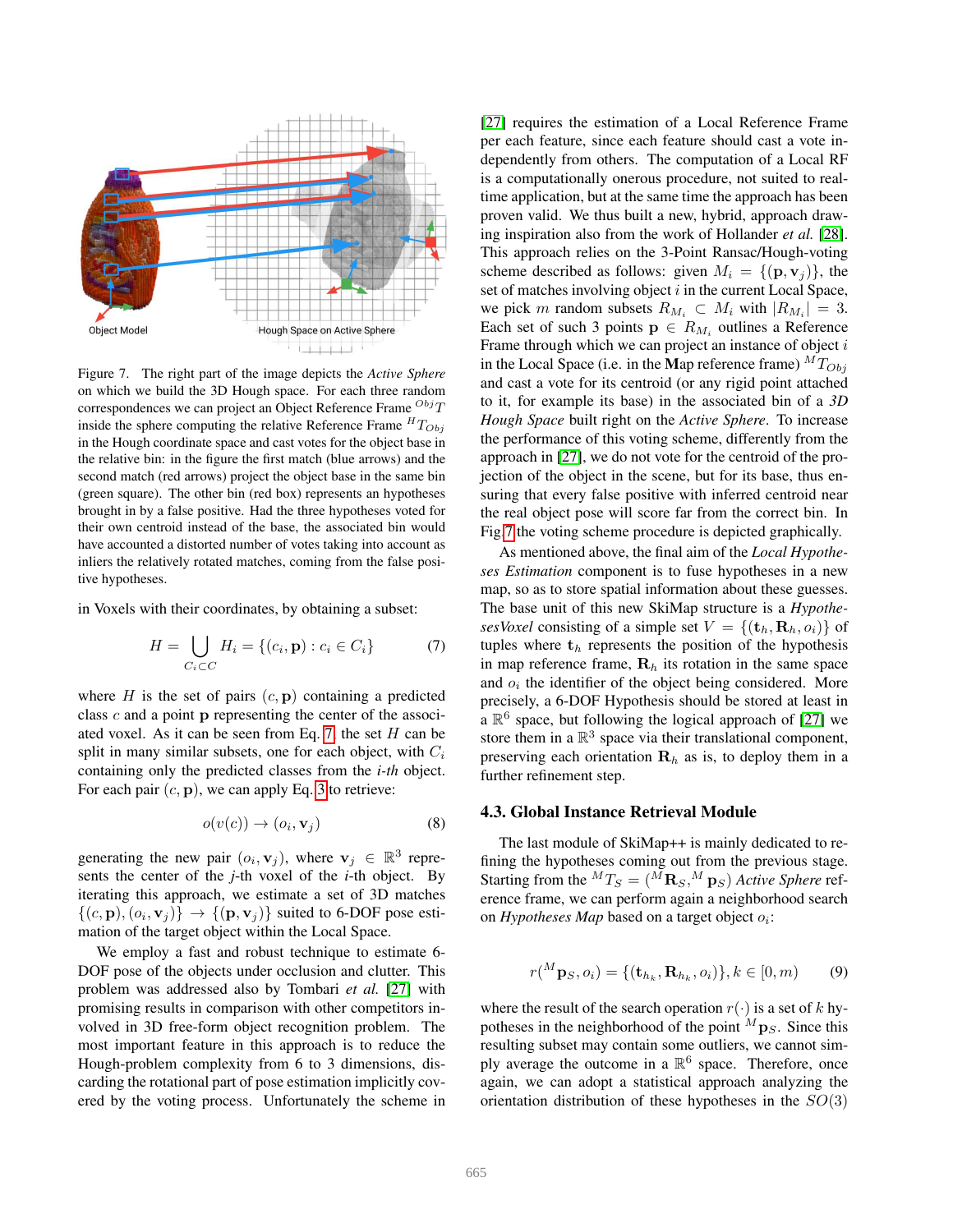

<span id="page-6-1"></span>Figure 8. On the left, a sample of a classical *Hypotheses Voxel* containing many computed Reference Frames. On the right, the distribution of their orientations represented with *axix angle* notation in a  $SO(3)$  group. With high probability inliers will be grouped together in a cluster, the centroid of which can be inferred as the best candidate for the final resulting orientation of the instance.

group of the *axis angle* representation of them (Fig[.8](#page-6-1) clarifies this issue). To infer the final *Instance*  $(\mathbf{t}_I, \mathbf{R}_I, o_i)$  of the object  $o_i$  in the scene we can simply average positions  $\mathbf{t}_I = \frac{1}{m} \sum_{i=1}^{m}$  $\sum_{k=1}$  **t**<sub> $h_k$ </sub> and choose as orientation **R**<sub>I</sub> the centroid of the largest cluster in the orientation space.

Finally, also the found *Instances* will be integrated into a further SkiMap structure in units called *InstancesVoxels*, a simple extension of *HypothesesVoxels*. For clarity reasons Fig[.9](#page-6-2) shows graphically, by means of a real frame captured from SkiMap++ execution, the difference between *Hypotheses* and *Instances*.



<span id="page-6-2"></span>Figure 9. This figure portrays a frame taken from a real-time scan of one scene of the dataset. RGB Reconstruction is carried out with two different resolutions:  $0.005m$  for left object and  $0.01m$ for right object. *Hypotheses* (purple boxes) are contained with *HypothesesVoxels* of 0.03m instead. Finally the *Instances* (orange boxes) are grouped in 0.05m *InstancesVoxels*.

## <span id="page-6-0"></span>5. Experimental results

In this section we first describe the dataset used in our experiments. Next we show some quantitative results obtained from the aforementioned dataset while varying some key parameters involved in SkiMap++ pipeline. Finally we present some qualitative evaluation of the algorithm.

## 5.1. Dataset SK17

To test the whole SkiMap++ framework we have tried to find suitable public dataset without success. The same type of search performed by Li*et al.* [\[18\]](#page-8-17) ended up in the same conclusion. The main reasons are the absence of 6-DOF ground truth of objects or the low frame density. Also the proposed dataset in the latter study is not still fully available to be used with our approach (missing RGB-D frames for objects). For this reason we developed a brand new dataset comprising 12 Objects and 5 Medium/Large Scale Scenes. The Camera, an Asus Xtion, is tracked by the Vicon Motion Capture System *(Vicon Motion Systems, LA, USA)* by ensuring a precision of the order of magnitude of *1cm*. The 6- DOF ground truth of the objects in each scene was manually labelled in a global reference frame centered on the floor of each scene (Precision of ground truth has the same resolution of the smallest RGB map attainable by the SkiMap approach (*i.e.* about 0.005m).

## 5.2. Quantitative results

In this subsection we examine the performance of SkiMap++ in terms of precision/recall computed on all the 5 scenes of the dataset by taking into account all the objects instances present within the environment and by counting a *True Positive* when we do find the instance with a maximum translational error under  $0.03m$  and maximum rotational error of 10◦ in comparison with their ground truth. Fig[.10](#page-7-0) shows the accuracy of the system by varying some key parameter. As observed from the first plot, by increasing the number of *classes* trained per-object (*i.e.* the number of Descriptors Voxels taken into account to grow decision trees) we can achieve higher performance, but what also stands out is that after a certain number of classes the accuracy starts to decrease. Intuitively this is due to the under-fitting problem in the Random Forest that would need to grow in size to learn more labels to be classified. The second plot shows a simple comparison between 2D Features that reflects their intrinsic characteristics. The last plot addresses the inverse problem seen in the first graph: the curves show that keeping the detector fixed and increasing the size of the Random Forest (*e.g.* 24x24 means a forest of 24 trees with depth 24) we can slightly increase accuracy at the expense of prediction time. Overall, Fig[.10](#page-7-0) shows a precision/recall index over 80/80 in the best position within parameters space. Moreover Fig[.11](#page-7-1) highlights the key feature of this Multi-View Object Recognition approach: the higher is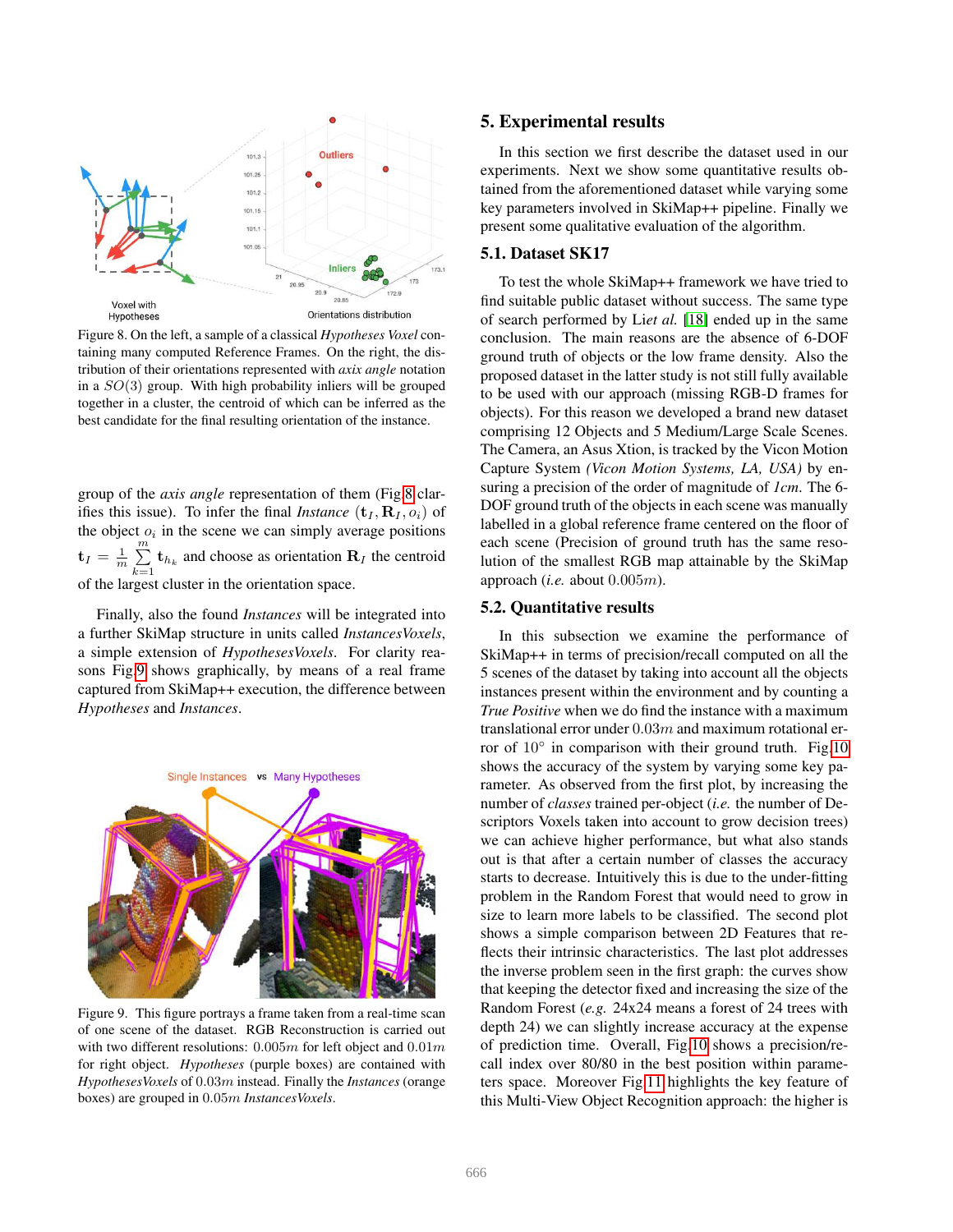<span id="page-7-2"></span>Table 1. Here a complete list of all objects in our dataset. The table shows a comparison between two best sets of parameters, tuned during our tests, varying 2D Descriptor. Percentages represent the recall after a complete round within every scene.

|                    | Boxgreen | Boxmouse | Boxred | hamo: | Cupgreen | Cupred | Detergent | Glue    | <b>TT</b><br>Korn | Multimeter | Robot | Talc | <b>Fps</b> |
|--------------------|----------|----------|--------|-------|----------|--------|-----------|---------|-------------------|------------|-------|------|------------|
| SIFT               | 33%      | 100%     | 35%    | 100%  | 75%      | 75%    | $100\%$   | 100%    | 100%              | $100\%$    | 78%   | 75%  |            |
| SURF <sub>64</sub> | $0\%$    | 50%      | $87\%$ | 100%  | 0%       | $0\%$  | 100%      | $100\%$ | 100%              | $100\%$    | 75%   | 75%  | 20         |



<span id="page-7-0"></span>Figure 10. These plots show precision/recall while varying some key parameters like: (a) Number of trained classes per object; (b) differences between 2D Feature detectors; (c) size of the random forest while using the same descriptor. The overall result shown here is over 80.0/80.0 precision/recall index.



<span id="page-7-1"></span>Figure 11. This plot shows the importance of Multi-View based Object Recognition. Decreasing the number of vantage points(*i.e.* decreasing fps and so the number of frames) the accuracy falls down to zero.

the density of frames (and therefore the number of vantage points), the larger is the accuracy of the system. The latter result is justified by a series of important factor, such as: an high frame rate helps to merge an higher number of evidences; many vantage points can be lost if the frame rate is low when camera movements are fast and without allowing for the fact that the multi-view approach is the only solution for occlusion. Finally, Tabl[e1](#page-7-2) lists an overview on accuracy based on single objects among all scenes; it should be noted that the score of the object *Boxgreen* is very low because it



Figure 12. Real-time Augmented Reality enabled by stable 6-DOF pose.

<span id="page-7-4"></span>

Figure 13. Large scale map (dataset scene) fully reconstructed by SkiMap++ with Object Instances identified by purple bounding boxes.

<span id="page-7-3"></span>is the only object with an overall dimension comparable to Voxels Resolutions (about *5cm* on the longest side), which renders pose estimation very challenging.

## 5.3. Qualitative results

We provide here also some qualitative results to show that SkiMap++ is suited to real settings. Fig[.1](#page-0-0) shows a large scale environment fully reconstructed by means of a mobile robot based on its odometry system. In this environment we placed some objects, taken from our dataset, and the robot successfully found them while mapping the workspace. Other qualitative samples are shown in Fig[.13,](#page-7-3)[12:](#page-7-4) the latter illustrates also the interesting Augmented Reality attainable thanks to the high stability of the object hypotheses in the global reference frame yielded by SkiMap++. More qualitative results are available in the supplementary material, which shows the system running in real-time.  $<sup>1</sup>$  $<sup>1</sup>$  $<sup>1</sup>$ </sup>

# 6. Concluding remarks

We have described an extension of our previous work [\[1\]](#page-8-0) aimed at enriching the map of the workspace with semantic information related to the presence and 6 DOF poses of object instances. Thanks to the inherent efficiency and versatility of the SkiMap data structure, we plan to pursue further extensions towards richer semantic perception, in particular by endowing the map also with labels related to major object categories (e.g. floor, walls, table, chair..). This will allow SkiMap++ to efficiently reconstruct in real-time both the geometry and the semantic of large scale environments.